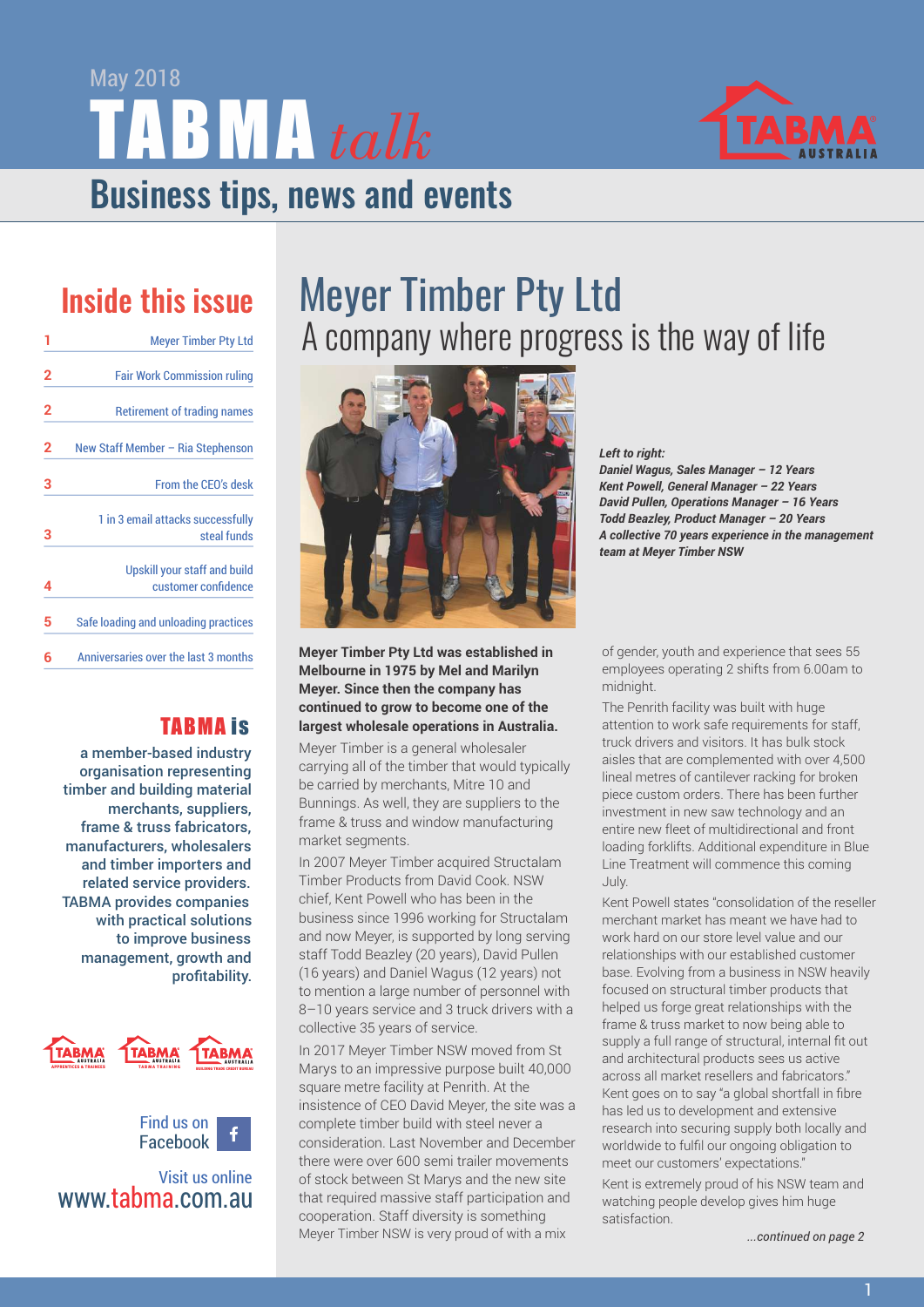

## Fair Work Commission Ruling

### **Fair Work Commission rules that casual employees can request permanent work after 12 months: What businesses need to know**

The principle of the ruling is if you have a casual who has worked with you for twelve months in a regular and systematic pattern of work, then they will have the right to ask for permanent employment. The crux of the provision is that the employee could relatively easily be converted to part time employment, so this doesn't apply to truly casual employees, as truly casual work is random and ad hoc."

In its decision the FWC outlines the provisions apply to employees who worked "a pattern of hours on an ongoing basis which, without significant adjustment, could continue to be performed in accordance with the full-time or part-time employment.

The Commission has also outlined a series of provisions for employers in which they can refuse the request of a casual employee, the main provision being if the switch would require a

significant adjustment to the staff members working hours.

Businesses can also refuse an employee's request if they know they will not need the role in the next 12 months, where it is known or reasonably foreseeable that the casual employee's position will cease to exist.

TABMA members can all the TABMA Workplace Advice Line for information in relation to :

- **o** Leave requirements
- **o** Wage Rates
- **o** Termination of Employment
- **o** Employment Entitlements
- **o** Workplace Health and Safety
- **o** Workers Compensation
- **o** Discrimination and harassment

### **Fig. 3.18 Trading names retired from November 2018**

#### ASIC is working with the Australian Business Register (ABR) in preparation for the retirement of trading names.

From November 2018, all trading names will be removed from the ABR's free ABN look up facility and only registered business names will continue to be listed.

Prior to the 2012 establishment of ASIC's National Business Names Register, the ABR collected names used by entities to carry out their business activities and displayed them as trading names. Updates to such trading names ceased in 2012.

To continue trading under a specific name it must be registered as a business name. After a business is successfully registered, it will appear on ASIC's business names register and on the ABR's ABN Look up facility.

### Ria Stephenson State Manager **Victoria**



For the past 14 years I have been working in the Recruitment sector across a broad range of industries including retail, energy, and executive to name a few.

Around 5 of those years have been spent working within the apprenticeship space, including 3 years as a field officer with MEGT in their AASN arm, and most recently I have been running the Victorian branch of the GTO MIGAS which has had a large focus on the manufacturing sector and other traditional trades.

### Meyer Timber Pty Ltd

#### *...continued from page 2*

 $\overline{z}$  $\Box$  $\geqslant$ 

 $\geq$  $\Box$  $\overline{\geq}$  $\overline{m}$ 

 $\mathbb{E}$ 

 $\overline{S}$  $\vdash$  $\prec$  $\overline{\mathsf{F}}$  $\perp$ 

Warehouse staff recently completed a warehousing and logistics leadership project that included 14 operations and has resulted in an increase in professionalism in this crucial segment of the business.

Kent finishes by saying "our company philosophy is: we haven't come this far to only come this far."

With this attitude prevalent throughout the whole organisation, it is no surprise that at Meyer Timber progress is the way of life.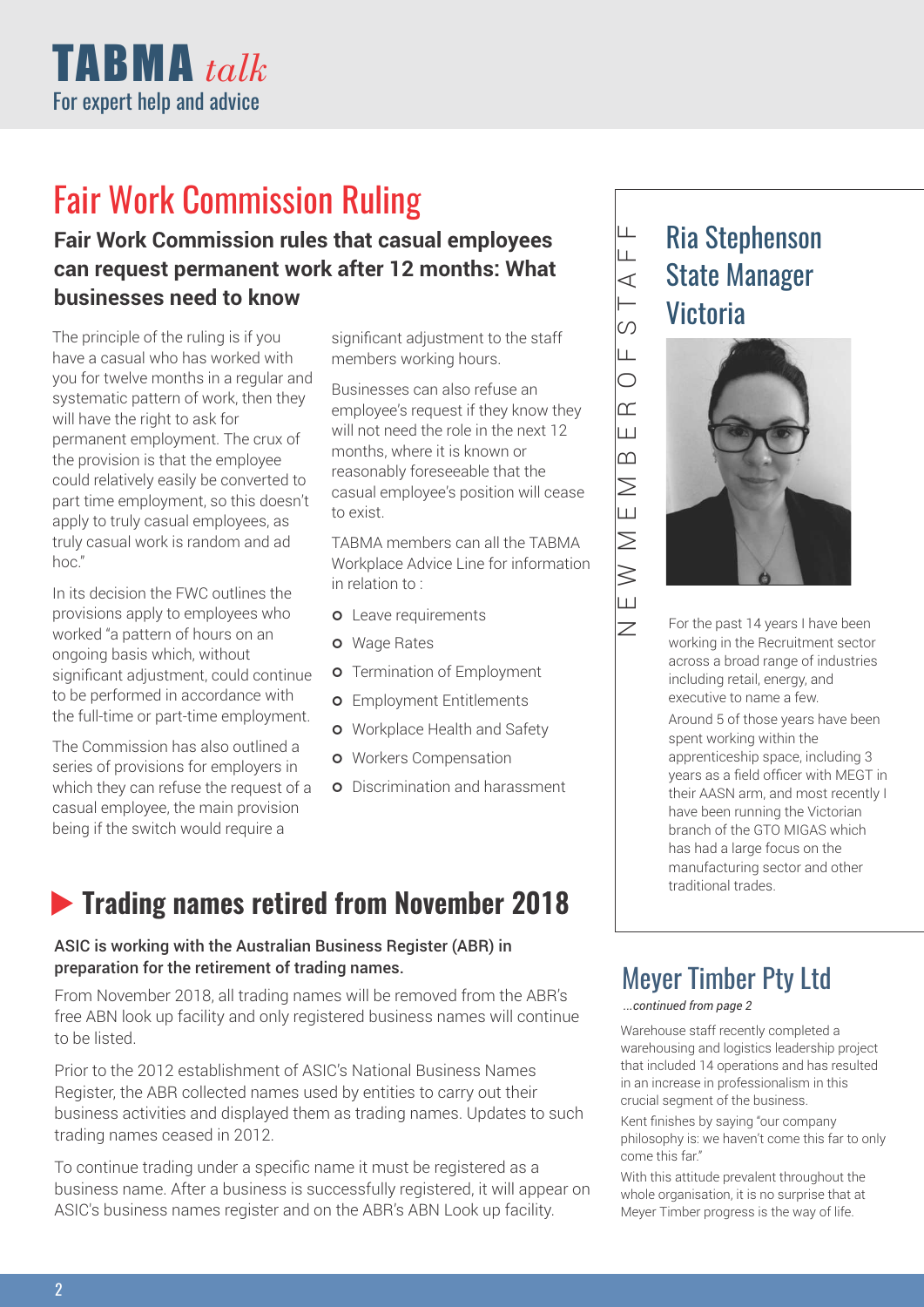#### **Vale Andrew Bone**

Regrettably Andrew Bone, the Managing Director of Bone Timber Adelaide, TABMA Australia Director and Chairman of the TABMA South Australian Management Committee passed away suddenly on March 20. Andrew was a great friend and huge TABMA supporter and his passing at the age of only 49 has devastated the Adelaide timber community. His

enthusiasm, insightful opinions and experience will be sadly missed by all who knew him.

#### **Vale Bob Frost**

Bob Frost passed away over the weekend of Saturday 5th May. Bob had been in the timber industry all his life and is very well known by many within our industry. Bob served as a TABMA director for 2 terms between 1992 and 2007. His contribution will be sadly missed.



 $\mu a_1$ **Colin Fitzpatrick**

## 1 in 3 email attacks successfully STEAL funds

Australian businesses are losing money in one-third of all email attacks on their networks, a new survey has revealed, with 80 per cent of all businesses targeted in at least one attack.

For its 2018 Understanding Email Fraud Survey, research firm Proofpoint surveyed 2,250 senior IT figures in Australia, France, Germany, the UK and the US about their experiences of fraud over the past two years.

The results found that email fraud is targeting businesses at an alarming rate, with 80 per cent of respondents admitting their firm was the target of at least one such





attack, with a similar proportion expecting to fall to email fraud in the year ahead.

Australian respondents recorded a slightly higher rate of attacks than the 75 per cent average recorded across the five countries.

In just over one-third (35 per cent) of these attacks, fraudsters were successful in their attempt to steal money from the business. Yet the financial losses were dwarfed by those experiencing business disruption (55 per cent) and a loss of sensitive data (43 per cent) as the result of an attack.

Given that the mandatory data breach reporting rules are now in effect in Australia, the level of disruption caused by such attacks, and the corresponding reporting, are likely to increase further.

Interestingly, almost a quarter (24 per cent) of attacks directly led to one or more workers in the business having their employment terminated.

"With 59 per cent of organisations considering email fraud one of the top security risks to their business, it is encouraging that some are adopting techniques to protect their employees, partners, and customers," Proofpoint's Robert Holmes said of the 48 per cent of Australian businesses using email authentication and the 54 per cent using phishing detection programs.

"As the volume of attacks and level of sophistication employed by cybercriminals increase, organisations need to proactively shut down these tactics before the damage is done."

According to the report, cyber criminals are also broadening their approach to impersonating internal figures in a bid to steal business funds.

"Cyber criminals have moved beyond CEOto-CFO spoofing, where they pretend to be the chief executive to trick the finance leader into wiring money. Now they're impersonating more identities and targeting a wider range of people within the targeted organization [sic]," it said.

"More than half (55 per cent) of respondents said their finance team is most at risk from email fraud. That's no surprise—attackers follow the money. But 43 per cent of respondents also see accounts payable as a potential target, followed by the C-suite (37 per cent), and the general workforce (33 per cent)."

Source: mybusiness.com.au ADAM ZUCHETTI Friday, 23 March 2018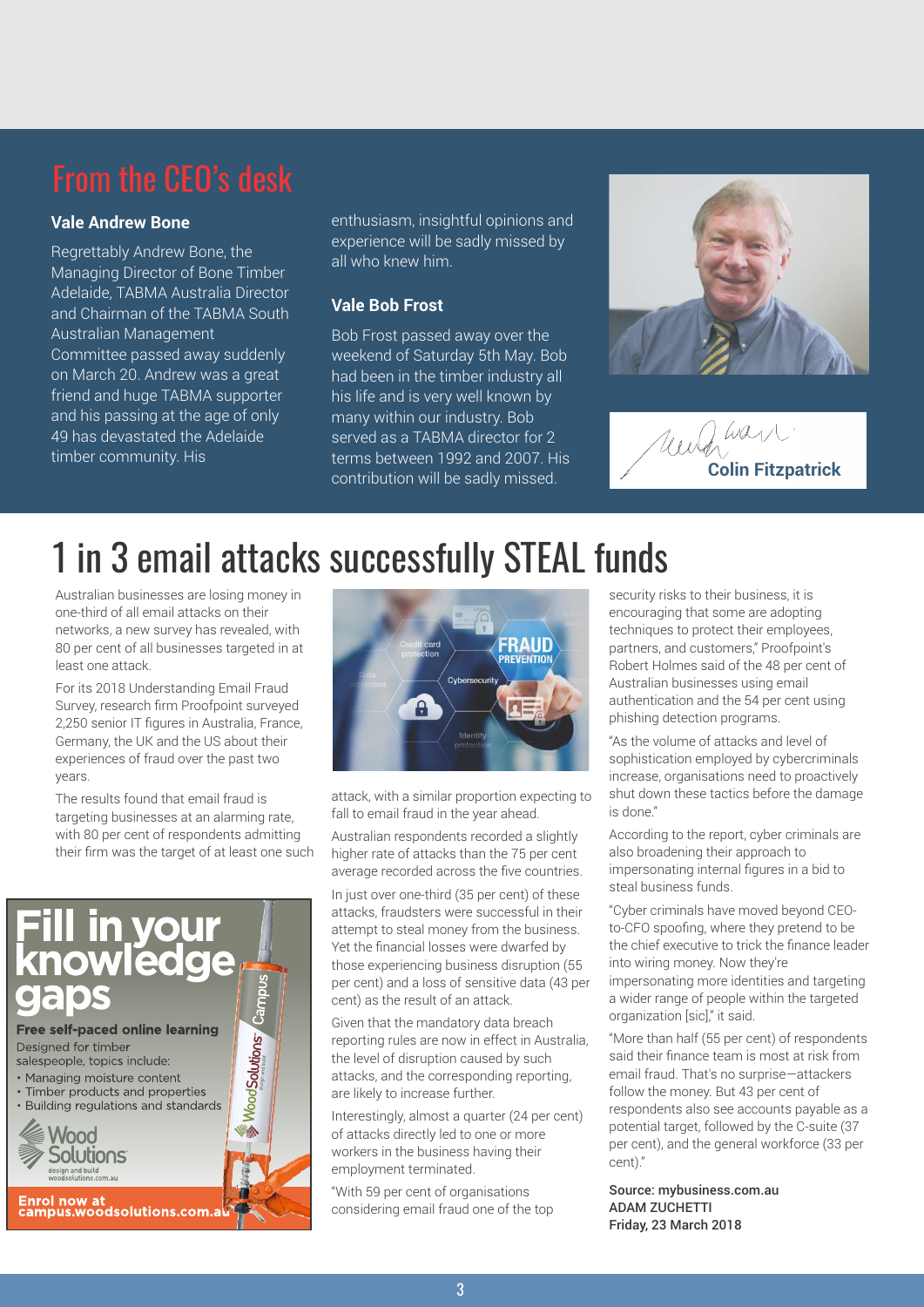

# **Upskill your staff and build customer confidence**

*WoodSolutions Campus – a free online training platform*

WoodSolutions Campus provides timber industry employers and staff with the opportunity to access an integrated online training program designed to develop their sales skills and customer satisfaction by increasing their knowledge of the characteristics, properties and performance of timber and timber products.

Research by the industry services company, Forest and Wood Products Ltd (FWPA) has shown that two of the major concerns about using wood and wood products in the built environment are durability and maintenance. These factors are often brought into play by the specification and use of products that are not fit-for-purpose, or poor material handling practices. The results are unhappy customers and a poor reflection on the timber industry and the use of wood.

While there's no simple 'silver bullet' solution, a large part of the answer lies in equipping people in the supply chain with the knowledge they need to ensure that the products they supply are suitable for the intended application and that their performance will meet or exceed customer expectations.

Another factor driving the need for more knowledgeable sales people is the increased use of timber systems in mid-

rise residential construction, ranging from traditional stick framing to new mass engineered timber systems (including cross laminated timber (CLT), laminated veneer lumber (LVL) and glue laminated timber (glulam).

While some large timber suppliers have inhouse training, until now there has not been a single source providing a comprehensive education program, covering everything from the properties of timber, the range of products produced, appropriate handling, finishes and even the basic requirements of building regulations and standards.

WoodSolutions Campus, a collaboration between FWPA and the University of Tasmania's Centre for Sustainable Architecture with Wood (CSAW), has been created to meet this need by providing topic- based education and skills development opportunities to Australia's timber and wood products supply chain.





Delivered online through the global-leading Moodle platform, WoodSolutions Campus provides employers and participants with a record of modules studied and assessment results. This gives employers the option of assessing the progress and results of their employees as they move through the course modules.

WoodSolutions Campus is free of charge, selfpaced and comprises stand-alone modules, each including video lectures and assessment tasks.

"This is a great opportunity for the timber supply chain," said Eileen Newbury, FWPA's National Marketing and Communications Manager, "and it's something that FWPA, as the industry services company, can provide to the benefit of not only our immediate stakeholders, but the wider industry base."

"Through other WoodSolutions activities, including technical design guides and other publications, the website and seminars, we're working hard with building specifiers to explain the new opportunities for timber, especially in mid-rise residential projects. Increasing the knowledge and skills of people in the supply chain will ensure that they are well-placed to answer enquiries from the design and construction sectors and maximise sales opportunities."

Ms Newbury continued to say that new modules were being added to WoodSolutions Campus that provided extended knowledge for people in the supply chain, while also being suitable for tertiary students and professionals, such as architects, building designers and engineers, who were involved in the specification of wood and wood products.

"Eventually we see WoodSolutions Campus as becoming a resource for timber merchants, designers and other specifiers, builders, tradespeople and even owner-builders and enthusiastic DIY'ers," Ms Newbury said.

For more information and to register, please visit the WoodSolutions Campus www.campus.woodsolutions.com.au.

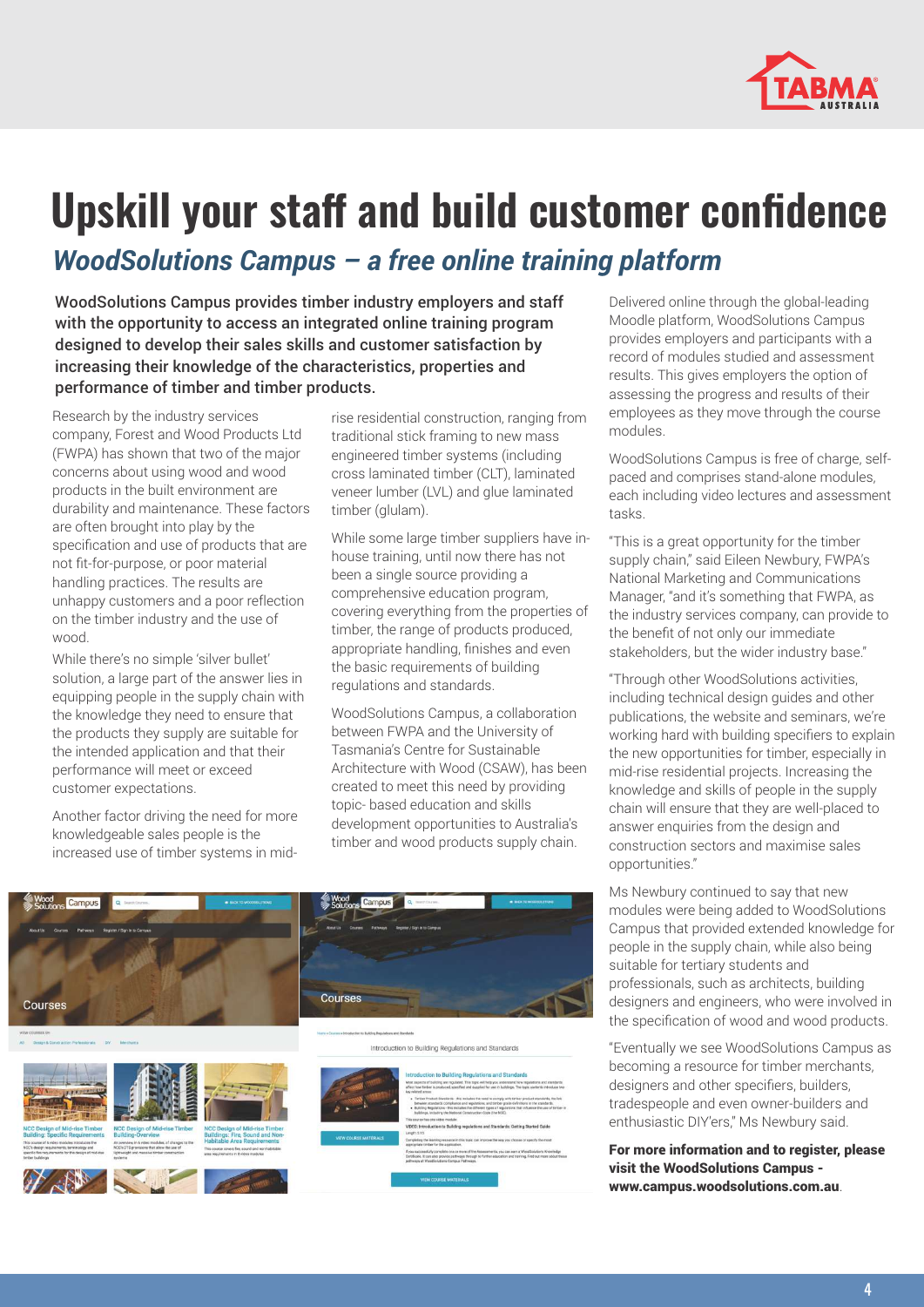



## Safe loading and unloading practices

#### *Companies must ensure they have safe loading and unloading practices and must not be influenced by drivers or anyone else.*

The risk to safety must be reasonably foreseeable. In this regard, a duty-holder is expected to adopt a proactive approach to safety issues, having regard not only for the 'ideal' worker but for one who is careless, inattentive or inadvertent.

If a risk is reasonably foreseeable, a duty-holder does not need to take every possible step that could be taken, just reasonably practicable steps to provide and maintain a safe working environment.



*A duty-holder is expected to adopt a proactive approach to safety issues*

In determining what is practicable, the duty-holder is assumed to have such knowledge of workers generally who are engaged in the relevant field of activity. It will only be reasonably practicable to do something to control a risk if it was within the power of the duty-holder to control, supervise and manage the work.

The offence is committed when the exposure to risk of injury remains in the face of practical measures that could have been taken to eliminate or reduce the risk. The actual injury and the causation of the injury is irrelevant. What is reasonably practicable depends on all the circumstances, including principally the degree of foreseeable risk, the gravity of injury and the implications of suggested methods of avoiding it.

#### **The incident**

In *SafeWork NSW v Cosentino Australia Pty Limited (2018)* a stone slab supplier was prosecuted under the Workplace Health & Safety Act 2011 (NSW) for failing to ensure, so far as is reasonably practicable, the health and safety of workers while the workers were at work in its business. The failure exposed a worker to a risk of death or serious injury.

The worker, who was also the driver, was seriously injured while unloading very heavy stone slabs at a customer's site. The slabs were incorrectly loaded at Cosentino Australia's (the defendant's) premises onto the back of a four tonne truck driven by the worker. When the slabs were unloaded at the customer's premises, nine slabs toppled away from an A-frame on the tray of his truck and fell on him.

The defendant had rules for safe loading of slabs on the A-frame but they were not followed because the driver said he was in a hurry and demanded that the slabs be loaded in a way that proved to be unsafe. The warehouse manager directed the trainee crane operator to load the slabs in accordance with the driver's wishes, which created the risk of the slabs toppling over when unloaded.

In doing so, his actions were that of the corporate defendant and constituted a failure to instruct an employee not to load the slabs in the manner directed by the driver. This meant the corporate defendant did not maintain a safe system for the loading and transporting of slabs.

#### **The Prosecution**

This prosecution could have been avoided if the defendant had followed their normal procedures and not been influenced by the driver. In this case the driver, who was in a hurry, influenced the loading of the slabs. The lesson from companies loading timber products including long packs, frame and truss and other items, is that you should:

- **•** Complete a safety analysis and determine the correct procedure for loading the product(s) you are loading.
- **•** Detail this as a safety procedure.
- Not allow any other person to interfere with these procedures (including drivers).
- **•** Prior to allowing any truck to leave your workplace, you should ensure the loading meets your requirements and procedures.

For advice on issues of Workplace Health and Safety members of TABMA can contact the WH&S and IR Line. For non-members wishing to find out how to access this service and other services please visit our website www.tabma.com.au or call TABMA on 1800 822 621.



#### Insurance solutions for the Hardware and Timber Industry

Gow-Gates Insurance Brokers arrange personalised insurance cover designed to cater to the needs of your industry, at a competitive price.

Free call: 1800 640 535 Visit: www.gowgates.com.au Email: hardware\_timber@gowgates.com.au Gow-Gates Insurance Brokers Pty Ltd + ABN 12000 837 785 + AFSL 245432